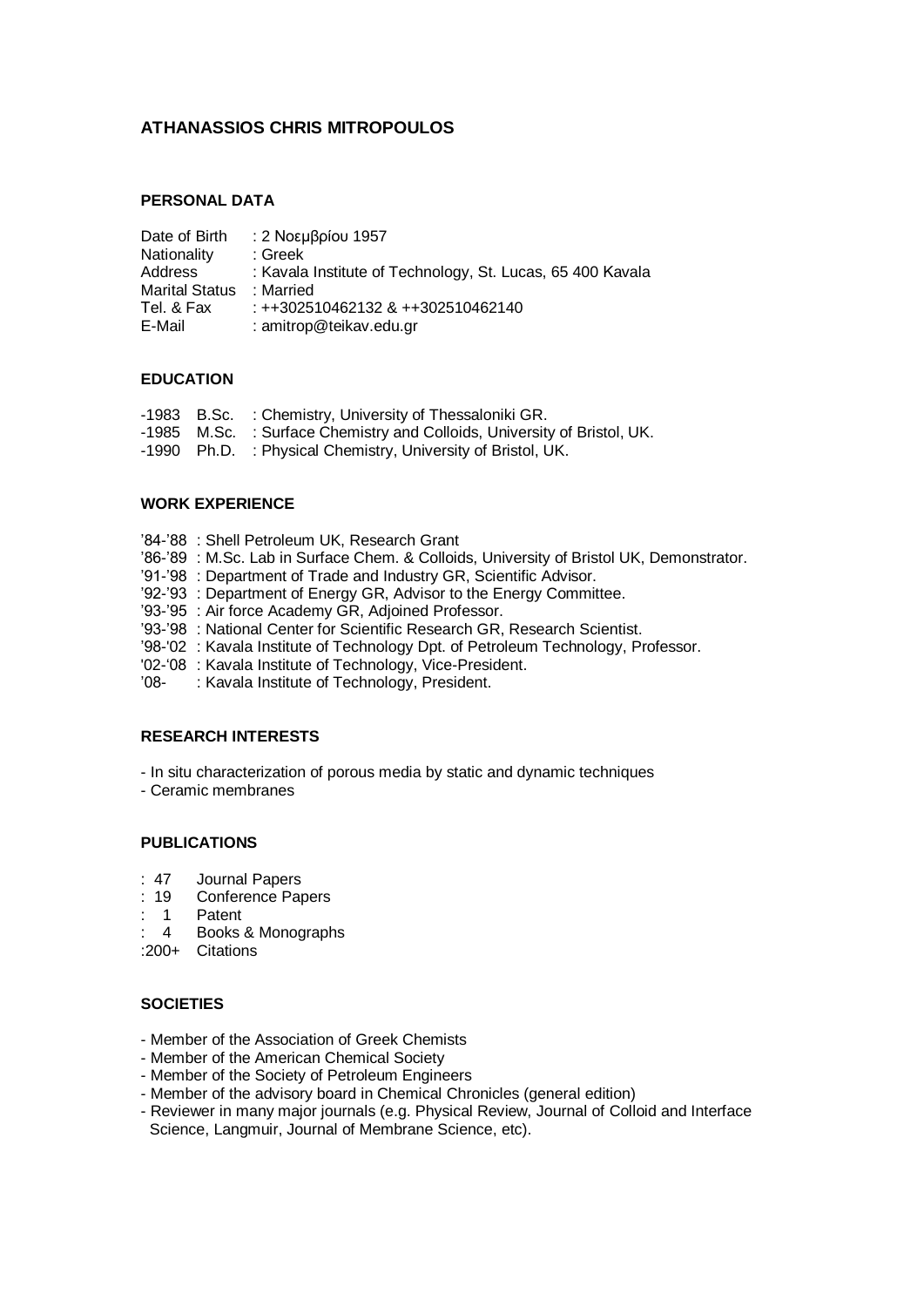# **RESEARCH ACTIVITY**

|                |                                | <b>PROJECT</b>                                        | <b>CONSORTIUM</b>                                     | k€   |
|----------------|--------------------------------|-------------------------------------------------------|-------------------------------------------------------|------|
| $\mathbf{1}$   | <b>BREU</b><br>CT92-0568       | <b>Carbon membranes</b>                               | NCSR GR, BP UK, SCT F,<br>Imperial College UK         | 135  |
| 2              | BRE2<br>CT93-0572              | Ultra thin membranes                                  | NCSR GR, IMM D, TNO N                                 | 135  |
| 3              | 92 ΠΣ<br>$E-75$                | Sorption of pollutants by microporous materials       | ΕΚΕΦΕ, ΕΘΙΑΓΕ, ΚΕΤΕΣ                                  | 55   |
| $\overline{4}$ | $GR-F$<br>CO-OPER.             | Cooling microchip                                     | NCSR GR, U. Bordeaux F                                | 55   |
| 5              | EIIET II<br>E-410 E-165        | Diadermal drugs                                       | ΕΚΕΦΕ, Φαρμ.Σχ.Αθηνών,<br>Lavifarm AE                 | 540  |
| 6              | <b>EIIET II</b><br>E-724 E-172 | Treatment of silica membranes by plasma and CVD       | ΕΚΕΦΕ, ΑΓΕΤ Ηρακλής,<br>ΕΘΙΑΓΕ                        | 540  |
| 7              | <b>JOULE</b><br>CT95-0018      | <b>Ceramic membranes</b>                              | NCSR, British Gas,<br>Imperial College, U.Bath        | 1350 |
| 8              | <b>JOULE</b><br>CT95-0008      | Oil recovery                                          | NCSR Demokritos GR,<br>France du Petrole F, IFE N     | 135  |
| 9              | THERMIE<br>OG/00-32/96         | Assessment of oil reservoir                           | NCSR GR, Shell UK,                                    | 1350 |
| 10             | BREU<br>CT96-0313              | <b>Technology of Zeolites</b>                         | NCSR GR, British Gas UK,<br><b>LMPM</b> Montpellier F | 135  |
| 11             | <b>EKBAN</b><br>E-114          | <b>ROBOWELDER</b>                                     | ΕΚΕΦΕ, ΝΑΥΣΙ, ΝΕΩΡΙΟ,<br>ΤΕΙ/Α, ΑΛΓΟΣΥΣΤΕΜ ΑΕ         | 1000 |
| 12             | <b>TMR</b>                     | Characterization of Vycor porous glass by SANS        | NCSR GR, HMI D                                        |      |
| 13             | <b>TMR</b>                     | <b>Characterization of membranes by SANS</b>          | NCSR GR, ISIS UK                                      |      |
| 14             | <b>TMR</b>                     | Characterization of stratum corneum by USANS          | NCSR GR, HMI Berlin D                                 |      |
| 15             | <b>TMR</b>                     | <b>Characterization of limemortar by USANS</b>        | TEI/K GR, NCSR GR, HMI D                              |      |
| 16             | <b>TMR</b>                     | Characterization of stratum corneum by neutron diffr. | TEI/K GR, NCSR GR, HMI D                              | 10   |
| 17             | <b>TMR</b>                     | Characterization of stratum corneum by SANS           | TEI/K GR, NCSR GR, HMI D                              |      |
| 18             | TMR                            | Characterization of stratum corneum by SPIN ECHO      | TEI/K GR, NCSR GR, HMI D                              |      |
| 19             | <b>TMR</b>                     | Characterization of porous glasses by USANS           | TEI/K GR, NCSR GR, HMI D                              |      |
| 20             | <b>TMR</b>                     | <b>Characterization of membranes by SANS</b>          | NCSR GR, HMI D                                        |      |
| 21             | <b>ARCHIMEDES</b>              | Hydrogen                                              | TEIK, EKEFE                                           | 60   |
| 22             | <b>ARCHIMEDES</b>              | <b>ROCK N' OIL</b>                                    | TEIK G, KAVALA OIL SA                                 | 50   |
| 23             | <b>INTEREGIII</b>              | <b>Hybrid Technologies</b>                            | TEIK GR.                                              | 250  |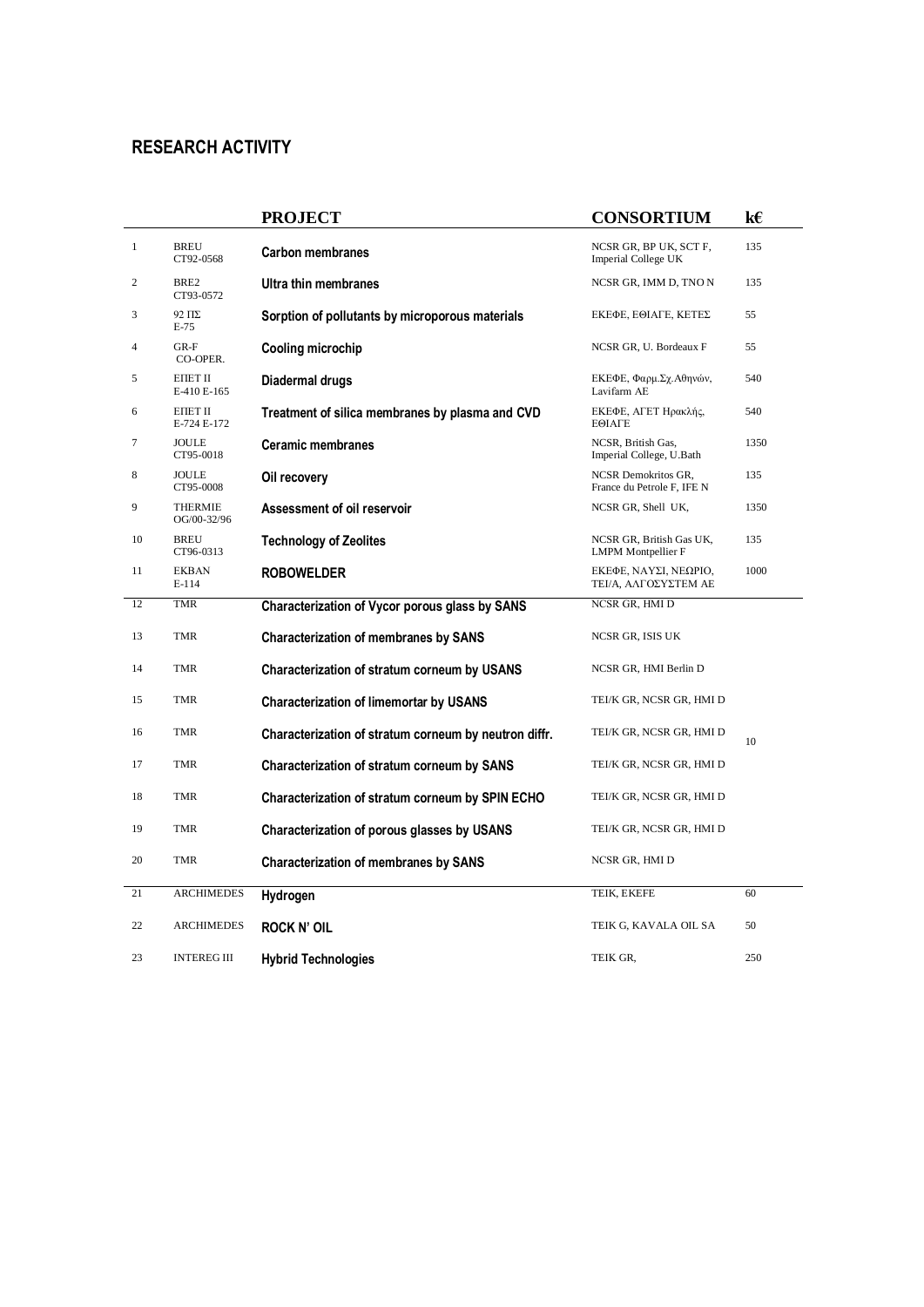## **PUBLICATIONS**

- 1. A.K.STUBOS, N.KANELLOPOULOS, AND A.C.MITROPOULOS, Network modeling of two-phase flow in porous structures: An alternative for the study of chip cooling enhancement, in cooling of electronic systems, edited by S.Kakac, Kluwer Academic Publ., Netherlands, NATO SCIENCE SERIES E-258, 811-824 (1994)
- 2. MITROPOULOS AC, HAYNES JM, RICHARDSON RM, KANELLOPOULOS NK, Characterization of porous-glass by adsorption of dibromomethane in conjunction with small-angle x-ray-scattering PHYSICAL REVIEW B 52, 10035-10042 (1995).
- 3. Σ.Α.STERIOTIS, F.K.KATSAROS, A.MITROPOULOS, A.K.STUBOS, AND N.K.KANELLOPOULOS, Characterisation of porous solids by simplified gas relative permeability measurements, JOURNAL OF POROUS MATERIALS 2, 73-77 (1995).
- 4. MITROPOULOS AC, HAYNES JM, RICHARDSON RM, STERIOTIS TA, STUBOS AK, KANELLOPOULOS NK, Water adsorption and small angle X-ray scattering studies on the effect of coal thermal treatment, CARBON 34, 775-781 (1996).
- 5. STERIOTIS TA, KATSAROS FK, MITROPOULOS AC, STUBOS AK, GALIATSATOU P, ZOURIDAKIS N, KANELLOPOULOS NK, Novel design for high pressure, integral, differential, absolute, and relative multicomponent permeability measurements, REVIEW OF SCIENTIFIC INSTRUMENTS 67, 2545-2548 (1996).
- 6. KATSAROS FK, STERIOTIS TA, STUBOS AK, MITROPOULOS A, KANELLOPOULOS NK, TENNISON S, High pressure gas permeability of microporous carbon membranes, MICROPOROUS MATERIALS 8, 171-176 (1997).
- 7. STERIOTIS TA, STUBOS AK, MITROPOULOS AC, AND N.K.KANELLOPOULOS, Membrane pore structure characterization in relation to gas flow properties, RUSSIAN JOURNAL OF PHYSICAL CHEMISTRY 71, 1393-1395 (1997).
- 8. STERIOTIS TA, KATSAROS FK, STUBOS AK, MITROPOULOS AC, KANELLOPOULOS NK, A novel experimental technique for the measurement of the single-phase gas relative permeability of porous solids, MEASUREMENT SCIENCE AND TECHNOLOGY 8, 168-173 (1997).
- 9. MITROPOULOS A, STERIOTIS T, KATSAROS F, TZEVELEKOS K, KANELLOPOULOS N, KEIDERLING U, STURM A, AND WIEDENMANN A, Neutron scattering from water adsorbed on an alumina membrane, JOURNAL OF MEMBRANE SCIENCE 129, 289-295 (1997).
- 10. MITROPOULOS AC, MAKRI PK, KANELLOPOULOS NK, KEIDERLING U, WIEDENMANN A, The surface geometry of Vycor, JOURNAL OF COLLOID AND INTERFACE SCIENCE 193, 137-139 (1997).
- 11. STERIOTIS T, MITROPOULOS A, KANELLOPOULOS N, KEIDERLING U, WIEDENMANN A, Characterization of an alumina membrane by neutron scattering and other techniques, PHYSICA B 234, 1016-1018 (1997).
- 12. KATSAROS F, MAKRI P, MITROPOULOS A, KANELLOPOULOS N, KEIDERLING U, WIEDENMANN A, On the morphology and surface geometry of Vycor, PHYSICA B 234, 402-404, (1997).
- 13. STERIOTIS T, BELTSIOS K, MITROPOULOS AC, KANELLOPOULOS N, TENNISON S, WIEDENMAN A, AND KEIDERLING U, On the structure of an asymmetric carbon membrane with a novolac resin precursor, JOURNAL OF APPLIED POLYMER SCIENCE 64, 2323-2345 (1997).
- 14. A.K.STUBOS, T.A.STERIOTIS, A.CH.MITROPOULOS, G.E.ROMANOS, AND N.K.KANELLOPOULOS, Inorganic membranes: Pore structure characterization, in Physical adsorption: Experiments, Theory, and Applications, edited by J.Fraissard, Kluwer Academic Publishers, Netherlands, NATO SCIENCE SERIES C-491, 461-484 (1997).
- 15. A.K.STUBOS, A.MITROPOULOS, T.STERIOTIS, F.K.KATSAROS, G.E.ROMANOS, AND N.K.KANELLOPOULOS, Ceramic membranes: Industrial applications, in Physical adsorption: Experiments, Theory, and Applications, edited by J.Fraissard, Kluwer Academic Publishers, Netherlands, NATO SCIENCE SERIES C-491, 485-510 (1997) .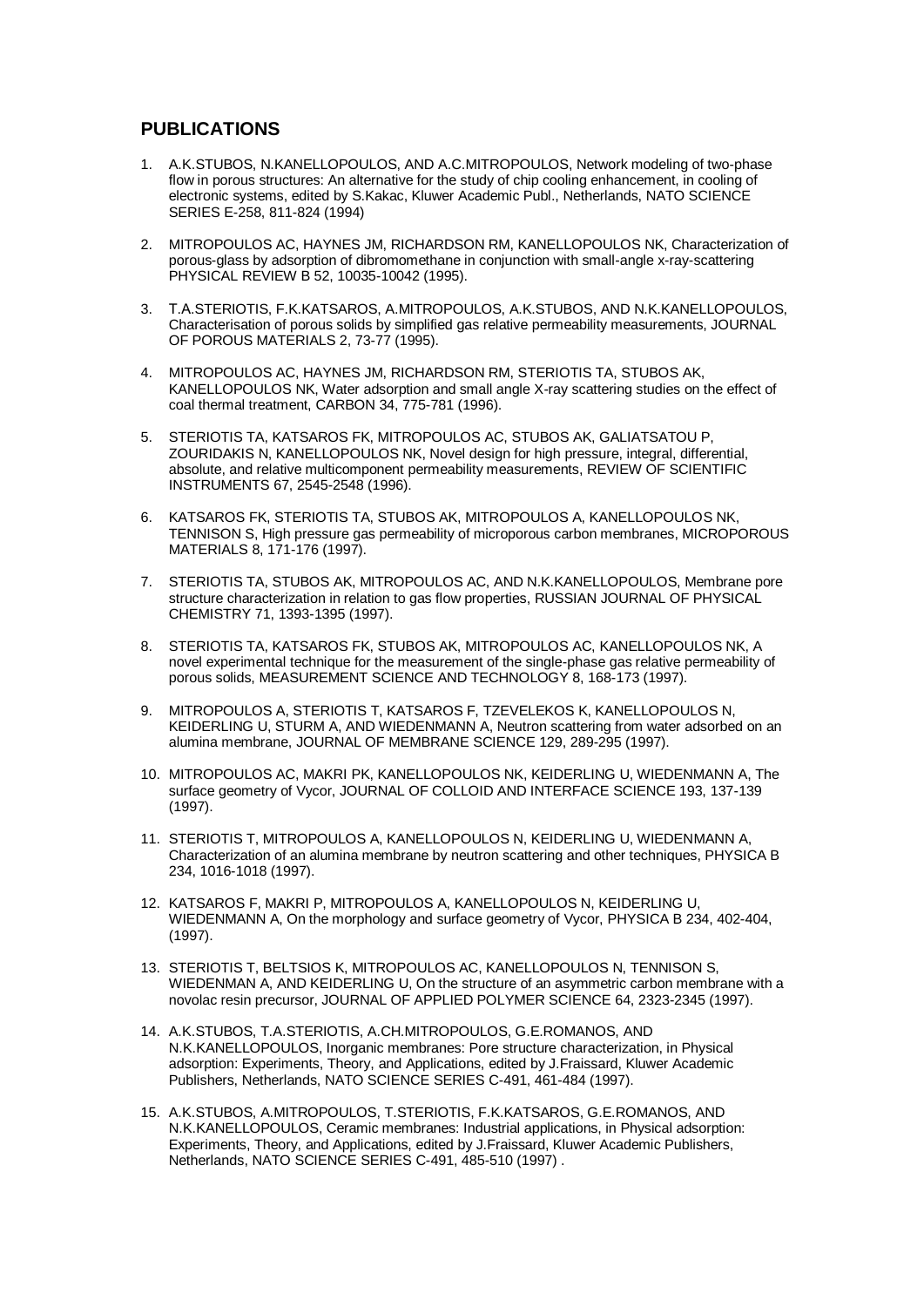- 16. MITROPOULOS AC, BELTSIOS K, STERIOTIS TA, KATSAROS FK, MAKRI P, KANELLOPOULOS NK, The combination of equilibrium and dynamic methods for the detailed structural characterisation of ceramic membranes, JOURNAL OF THE EUROPEAN CERAMIC SOCIETY 18, 1545-1558, (1998).
- 17. MITROPOULOS AC, KANELLOPOULOS NK, STEFANOPOULOS KL, HEENAN RK, Scattering by curved and fractal surfaces, JOURNAL OF COLLOID AND INTERFACE SCIENCE 203, 229-230 (1998).
- 18. G.CH. CHARALAMBOPOULOU, TH.A. STERIOTIS, A.CH. MITROPOULOS, K.L. STEFANOPOULOS, N.K. KANELLOPOULOS, AND A.IOFFE, Investigation of water sorption on porcine stratum corneum by very small angle neutron scattering, JOURNAL OF INVESTIGATIVE DERMATOLOGY 110, 988-990 (1998).
- 19. MAKRI PK, ROMANOS G, STERIOTIS T, KANELLOPOULOS NK, MITROPOULOS AC, Diffusion in a fractal system, JOURNAL OF COLLOID AND INTERFACE SCIENCE 206, 605-606 (1998).
- 20. MITROPOULOS AC, K.L. STEFANOPOULOS AND N.K. KANELLOPOULOS, Coal studies by small angle x-ray scattering, MICROPOROUS AND MESOPOROUS MATERIALS 24, 29-39 (1998).
- 21. K.L. STEFANOPOULOS, G.E. ROMANOS, A.CH. MITROPOULOS, N.K. KANELLOPOULOS AND R.K. HEENAN, Characterization of porous alumina membrane by adsorption in conjuction with SANS, JOURNAL OF MEMBRANE SCIENCE 153, 1-7 (1999).
- 22. K. STEFANOPOULOS, G. CHARALAMBOPOULOU, T. STERIOTIS, A. MITROPOULOS, N.KANELLOPOULOS, A. PAPAIOANNOU, A. IOFFE, Investigation of temperature effect on porcine stratum corneum by very small angle neutron scattering, JOURNAL OF CONTROLLED RELEASE 64, 346-347 (2000).
- 23. K.L. STEFANOPOULOS, K. BELTSIOS, P.K. MAKRI, TH.A. STERIOTIS, A.CH. MITROPOULOS, AND N.K.KANELLOPOULOS, Characterization of the flow properties in Vycor by combining dynamic and scattering techniques, PHYSICA B 276, 477-478 (2000).
- 24. E.S. KIKKINIDES, T.A. STERIOTIS, A.K. STUBOS, K.L.STEFANOPOULOS, A.C. MITROPOULOS, AND N.K. KANELLOPOULOS, Structural Characterisation and applications of ceramic membranes for gas separations, STUDIES IN SURFACE SCIENCE AND CATALYSIS 128, 429-438 (2000).
- 25. G. CHARALAMBOPOULOU, T. STERIOTIS, K. STEFANOPOULOS, A.C. MITROPOULOS, N.K.KANELLOPOULOS, AND U. KEIDERLING, Investigation of lipid organization on stratum corneum by water absorption in conjuction with neutron scattering, PHYSICA B 276, 530-531 (2000).
- 26. F.K KATSAROS, T.A. STERIOTIS, K. L. STEFANOPOULOS, N.K. KANELLOPOULOS, A.CH.MITROPOULOS, M. MEISSNER AND A. HOSER, Neutron diffraction study of adsorbed CO<sub>2</sub> on a carbon membrane, PHYSICA B 276, 901-902 (2000).
- 27. TH. STERIOTIS, K. BELTSIOS, A. MITROPOULOS, N. KANELLOPOULOS, A. WIEDENMANN, AND U.KEIDERLING, SANS structural study of a microporous carbonized resole, PHYSICA B 276, 903-904 (2000).
- 28. P.K MAKRI, K.L STEFANOPOULOS, A.CH. MITROPOULOS, N.K. KANELLOPOULOS, AND W. TREIMER, Study on the entrapment of mercury in porous glasses by neutron scattering in conjuction with mercury porosimetry, PHYSICA B 276, 479-480 (2000).
- 29. E.S. KIKKINIDES, M.E. KAINOURGIAKIS, K.L. STEFANOPOULOS, A.CH. MITROPOULOS, A.K. STUBOS, AND N.K. KANELLOPOULOS, Combination of small angle scattering and threedimensional stochastic reconstruction for the study of adsorption-desorption processes in Vycor porous glass, JOURNAL OF CHEMICAL PHYSICS 112, 988-9887 (2000).
- 30. G. CHARALAMBOPOULOU, T. STERIOTIS, K. STEFANOPOULOS, A. STUBOS, N. KANELLOPOULOS, A. MITROPOULOS, AND T. HAUSS, Membrane Neutron Diffraction: A Promising Technique for Stratum Corneum Structural Studies, JOURNAL OF CONTROLLED RELEASE 72, 307-309 (2001).
- 31. T.STERIOTIS, K.STEFANOPOULOS, A.MITROPOULOS, AND N.KANELLOPOULOS, Membrane characterization by combination of static and dynamic techniques, in Recent Advances in Gas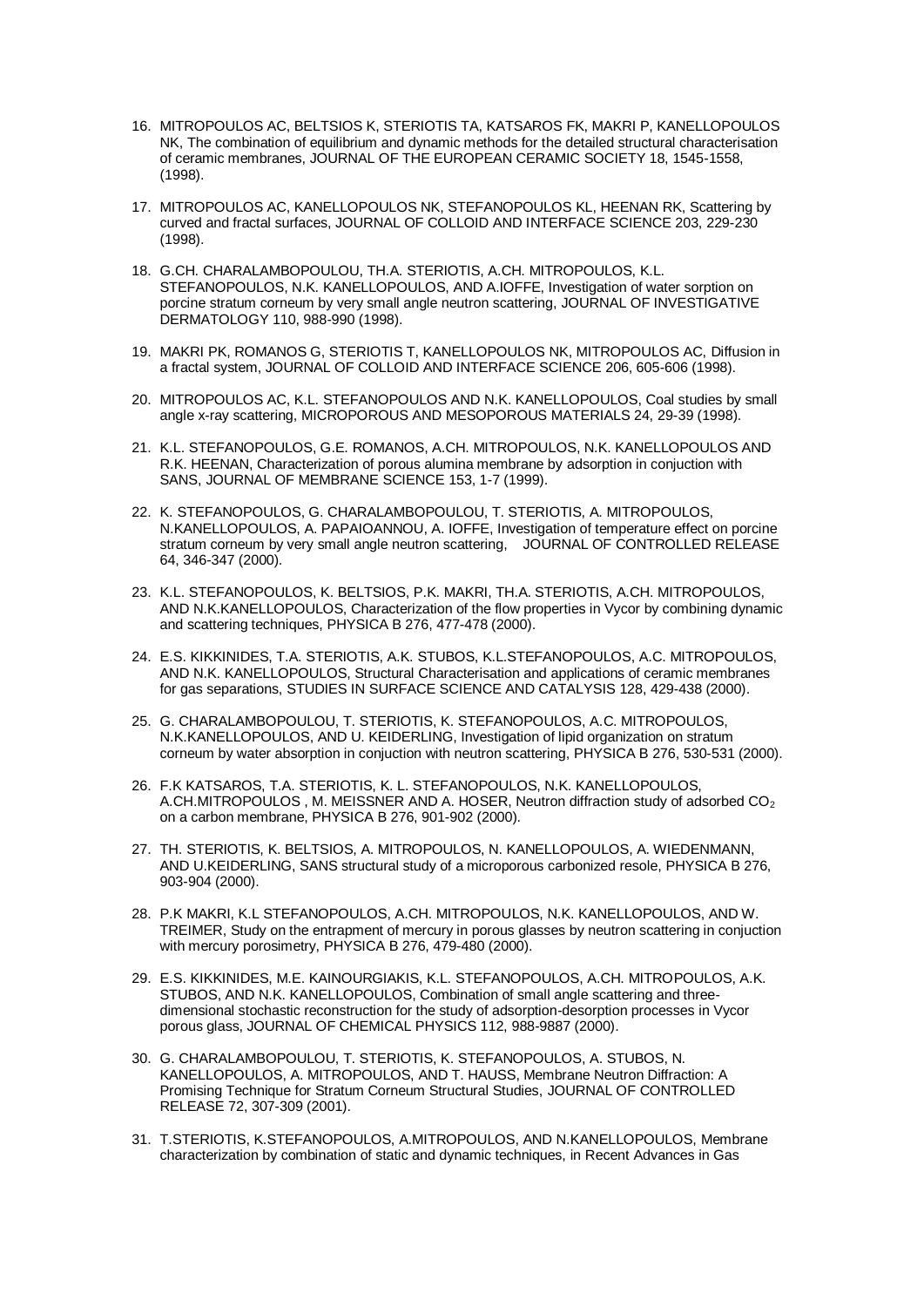Separation by Microporous Ceramic Membranes, edited by N.K.Kanellopoulos, 1<sup>st</sup> edition. Elsevier Science, Amsterdam, MEMBRANE SCIENCE AND TECHNOLOGY 6, 1-34 (2000).

- 32. T.A. STERIOTIS, K.L. STEFANOPOULOS, A.Ch. MITROPOULOS, N.K. KANELLOPOULOS, A. HOSER, AND M. HOFMANN, Structural Studies of Supercritical Carbon Dioxide in Confined Space, JOURNAL OF APPLIED PHYSICS A 74, 1333-1335 (2002).
- 33. E.S. KIKKINIDES, K.L. STEFANOPOULOS, T.A. STERIOTIS, A.Ch. MITROPOULOS, N.K.KANELLOPOULOS, AND W. TREIMER, Combination of SANS and 3D stochastic reconstruction techniques for the study of nanostructured materials, JOURNAL OF APPLIED PHYSICS A 74, 954-956 (2002).
- 34. K.L. STEFANOPOULOS, A.Ch. MITROPOULOS, E.S. KIKKINIDES, N.K. ΚANELLOPOULOS, AND A. CHRISTOFORIDES, Study of the microporosity of Vycor porous glass by combining scattering and permeability techniques, JOURNAL OF APPLIED PHYSICS A 74, 1336-1338 (2002).
- 35. MITROPOULOS AC, K.STEFANOPOULOS, AND N.KANELLOPOULOS, Porous Media: Characterization of, by combining dynamic and equilibrium techniques, Edited by A.Hubbard, MARCEL DEKKER ENCYCLOPEDIA OF SURFACE AND COLLOID SCIENCE pp.942-953 (2002).
- 36. CHRISTOFORIDES, N. KANELLOPOULOS, A. MITROPOULOS, K. STEFANOPOULOS, AND K. TARCHANIDES, Characterization of controlled pore glasses by small angle x-ray scattering and evaluation of the scattering data by the indirect Fourier transformation method, STUDIES IN SURFACE SCIENCE AND CATALYSIS 144, 769-774 (2002).
- 37. E.P.FAVVAS, G.C.KAPANTAIDAKIS, J.W.NOLAN, A.Ch.MITROPOULOS AND N.K.KANELLOPOULOS "Preparation, characterization and gas permeation properties of carbon hollow fiber membranes based on Matrimid® 5218 precursors", JOURNAL OF MATERIALS PROCESSING TECHNOLOGY 186, (2007), 102 – 110.
- 38. S.F.NITODAS, E.P.FAVVAS, G.E.ROMANOS, M.A.PAPADOPOULOU, A.Ch.MITROPOULOS AND N.K.KANELLOPOULOS "Synthesis and Characterization of Hydrogen Selective Silica-based Membranes", JOURNAL OF POROUS MATERIALS 15, 551-557 (2008).
- 39. E.P.FAVVAS, E.P.KOUVELOS, G.E.ROMANOS, G.I.PILATOS, A.Ch.MITROPOULOS, AND N.K.KANELLOPOULOS "Characterization of highly selective microporous carbon hollow fiber membranes prepared from a commercial co-polyimide precursor", JOURNAL OF POROUS MATERIALS 15, 625-633 (2008).
- 40. E.P.FAVVAS AND A.Ch.MITROPOULOS "What is a spinodal decomposition?", JOURNAL OF ENGINEERING SCIENCE AND TECHNOLOGY REVIEW 1, 15-18 (2008).
- 41. E.S. KIKKINIDES, K.L. STEFANOPOULOS, TH.A. STERIOTIS, A.CH. MITROPOULOS AND N.K. KANELLOPOULOS, "Characterization of nanostructured materials by combination of neutron scattering and 3D stochastic reconstruction techniques", STUDIES IN SURFACE SCIENCE AND CATALYSIS 160, 415-422 (2007).
- 42. FAVVAS EP, SAPALIDIS AA, STEFANOPOULOS KL, ROMANOS GE, KANELLOPOULOS NK, KARGIOTIS EK, AND MITROPOULOS AC "Characterisation of carbonate rocks by combination of scattering, porosimetry and permeability techniques", MICROPOPOROUS AND MESOPOROUS MATERIALS 120, 109-114 (2009).
- 43. MITROPOULOS AC, What is surface excess, JOURNAL OF ENGINEERING SCIENCE AND TECHNOLOGY REVIEW 1, 1-3 (2008).
- 44. MITROPOULOS AC, The Kelvin equation, JOURNAL OF COLLOID AND INTERFACE SCIENCE 317, 643-648 (2008).
- 45. MITROPOULOS AC, Capillarity, JOURNAL OF ENGINEERING SCIENCE AND TECHNOLOGY REVIEW. 2, 28-32 (2009).
- 46. MITROPOULOS AC, Is it more difficult to write or to cite a paper, JOURNAL OF ENGINEERING SCIENCE AND TECHNOLOGY REVIEW 2, 68-70 (2009).
- 47. MITROPOULOS AC, Small-angle X-ray scattering studies of adsorption in Vycor glass, JOURNAL OF COLLOID AND INTERFACE SCIENCE 336, 679-690 (2009).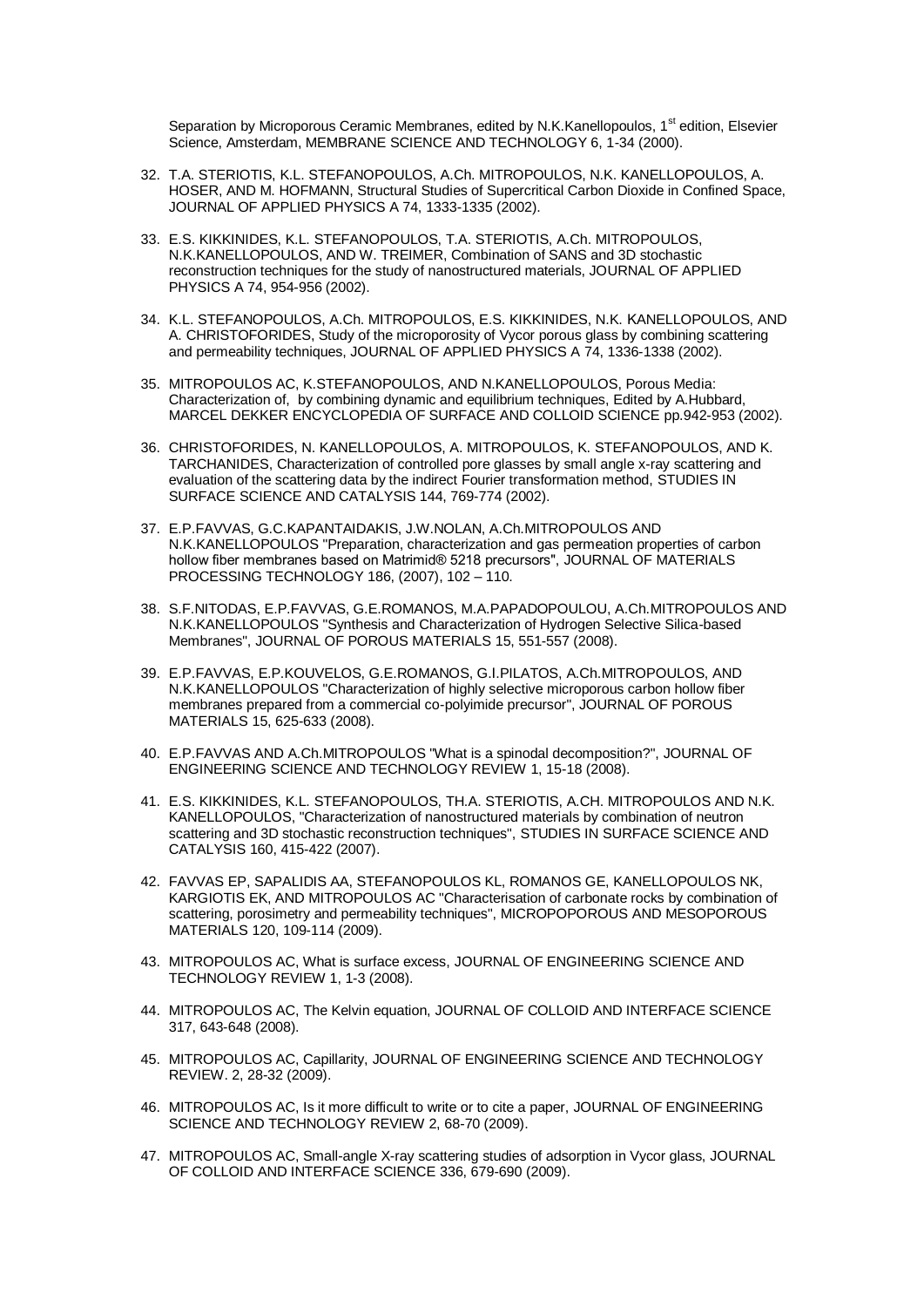## **PATENT**

48. ΜΗΤΡΟΠΟΥΛΟΣ Α.Χρ, Α.Λ. ΒΑΙΡΗΣ, ΚΑΙ Κ.Λ. ΣΤΕΦΑΝΟΠΟΥΛΟΣ, Εξάρτημα Υδραργυρικού Ποροσιμέτρου, ΟΡΓΑΝΙΣΜΟΣ ΒΙΟΜΗΧΑΝΙΚΗΣ ΙΔΙΟΚΤΗΣΙΑΣ ΔΕ:1003538/01.

## **CONFERENCES**

- 49. N.K.KANELLOPOULOS, T.STERIOTIS, F.K.KATSAROS, K.P.TZEVELEKOS, P.MAKRI, G.E.ROMANOS, K.BELTSIOS, Α.CH.MITROPOULOS, U.KEIDERLING, AND A.WIEDENMANN, Characterization of various membrane sytems by adsorption in conjunction with small-angle scattering and relative permeability, 5<sup>th</sup> WORLD CONGRESS OF CHEMICAL ENGINEERING 4, 810-815 (1996).
- 50. M.KAINOURGIAKIS, A.K.STUBOS, T.STERIOTIS, A.MITROPOULOS, AND N.K.KANELLOPOULOS, A network model for gas permeability in porous membranes, 5<sup>th</sup> WORLD CONGRESS OF CHEMICAL ENGINEERING 4, 852-856 (1996).
- 51. F.K.KATSAROS, T.A.STERIOTIS, A.K.STUBOS, A.MITROPOULOS, N.K.KANELLOPOULOS, AND S. TENNISON, Pressure effect on  $CO<sub>2</sub>$  permeability of porous carbon membranes,  $5<sup>th</sup>$  WORLD CONGRESS OF CHEMICAL ENGINEERING 4, 857-862 (1996).
- 52. ROMANOS G.E., STUBOS A.K., STERIOTIS T.A., MITROPOULOS A.CH., AND KANELLOPOULOS N.K., Pore structure characterisation of mesoporous inorganic membranes, in Progress in Membrane Science and Technology, edited by A.J.B.Kemperman and G.H.Koops, Netherlands, EUROMEMBRANE '97, 267-269 (1997).
- 53. Π.ΓΑΛΙΑΤΣΑΤΟΥ, Β.ΚΑΡΑΘΑΝΟΣ, Α.ΜΗΤΡΟΠΟΥΛΟΣ, ΚΑΙ Ν.ΚΑΝΕΛΛΟΠΟΥΛΟΣ, Μελέτη της μικροσκοπικής δομής ενεργού άνθρακα παραγόμενου από πυρήνες βερίκοκων, 5° ΣΥΝΕΔΡΙΟ ΧΗΜΕΙΑΣ ΚΥΠΡΟΥ-ΕΛΛΑΔΑΣ 5, 282-286 (1996).
- 54. Ν.ΚΑΝΕΛΛΟΠΟΥΛΟΣ, Θ.ΣΤΕΡΙΩΤΗΣ, Φ.ΚΑΤΣΑΡΟΣ, Κ.ΤΖΕΒΕΛΕΚΟΣ, Π.ΜΑΚΡΗ, Γ.ΠΩΜΑΝΟΣ, Κ.ΜΠΕΛΤΣΙΟΣ, ΚΑΙ Α.ΜΗΤΡΟΠΟΥΛΟΣ, Χαρακτηρισμός διαφόρων μεμβρανών με μεθόδους<sub>.</sub> ρόφησης σε συνδυασμό με μικρογωνιακή σκέδαση νετρονίων και σχετικής διαπερατότητας, 5 ΣΥΝΕΔΡΙΟ ΧΗΜΕΙΑΣ ΚΥΠΡΟΥ-ΕΛΛΑΔΑΣ 5, 321-325 (1996).
- 55. MITROPOULOS Α, P.MAKRI, AND N.KANELLOPOULOS, A study on the surface morphology of Vycor, EUROMECH 350, 1-2 (1996).
- 56. Γ.ΡΩΜΑΝΟΣ, Α.ΜΗΤΡΟΠΟΥΛΟΣ, ΚΑΙ Ν.ΚΑΝΕΛΛΟΠΟΥΛΟΣ, Μελέτη μεσοπορώδους μεμβράνης αλούμινας με στατικές κια δυναμικές μεθόδους, 1° ΠΑΝΕΛΛΗΝΙΟ ΣΥΝΕΔΡΙΟ ΧΗΜΙΚΗΣ ΜΗΧΑΝΙΚΗΣ 1, 153-157 (1997).
- 57. Π.ΜΑΚΡΗ. Α.ΜΗΤΡΟΠΟΥΛΟΣ, ΚΑΙ Ν.ΚΑΝΕΛΛΟΠΟΥΛΟΣ, Μελέτη της μορφολογίας και επιφανειακής γεωμετρίας της πορώδους υάλου Vycor, 1<sup>ο</sup> ΠΑΝΕΛΛΗΝΙΟ ΣΥΝΕΔΡΙΟ ΧΗΜΙΚΗΣ ΜΗΧΑΝΙΚΗΣ 1, 307-312 (1997).
- 58. Φ.ΚΑΤΣΑΡΟΣ, Θ.ΣΤΕΡΙΩΤΗΣ, Α.ΣΤΟΥΜΠΟΣ, Ε.ΚΙΚΚΙΝΙΔΗΣ, Α.ΜΗΤΡΟΠΟΥΛΟΣ, ΚΑΙ Ν.ΚΑΝΕΛΛΟΠΟΥΛΟΣ, Μέτρηση διαπερατότητας αερίων υπό υψηλή πίεση σε μεμβράνες άνθρακα, 1<sup>°</sup> ΠΑΝΕΛΛΗΝΙΟ ΣΥΝΕΔΡΙΟ ΧΗΜΙΚΗΣ ΜΗΧΑΝΙΚΗΣ 1, 375-380 (1997).
- 59. Ε. Π. ΦΑΒΒΑΣ, Γ. Χ. ΚΑΠΑΝΤΑΪΔΑΚΗΣ, Α. Χ. ΜΗΤΡΟΠΟΥΛΟΣ ΚΑΙ Ν. Κ. ΚΑΝΕΛΛΟΠΟΥΛΟΣ, "Παρασκευή και μελέτη διαπερατότητας / διαχωριστικής ικανότητας πολυμερικών κοίλων ινών Πολυιμιδίου Matrimid® 5218 σε αέρια με έντονο βιομηχανικό ενδιαφέρον", 5<sup>ο</sup> Πανελλήνιο Συνέδριο Χημικής Μηχανικής, 26 – 28 Μαΐου 2005, Θεσσαλονίκη.
- 60. Ε.Π.ΦΑΒΒΑΣ, Γ.Χ.ΚΑΠΑΝΤΑΪΔΑΚΗΣ, Α.Χ.ΜΗΤΡΟΠΟΥΛΟΣ ΚΑΙ Ν.Κ.ΚΑΝΕΛΛΟΠΟΥΛΟΣ. "Παρασκευή και χαρακτηρισμός κοίλων μεμβρανών άνθρακα από πρόδρομο πολυιμίδιο Matrimid® 1. Σραστού, Παλειμματικής του Προσοδών Υλικών, ΕΚΕΦΕ "Δημόκριτος", 29 – 30 Σεπτεμβρίου 2005, Αθήνα.